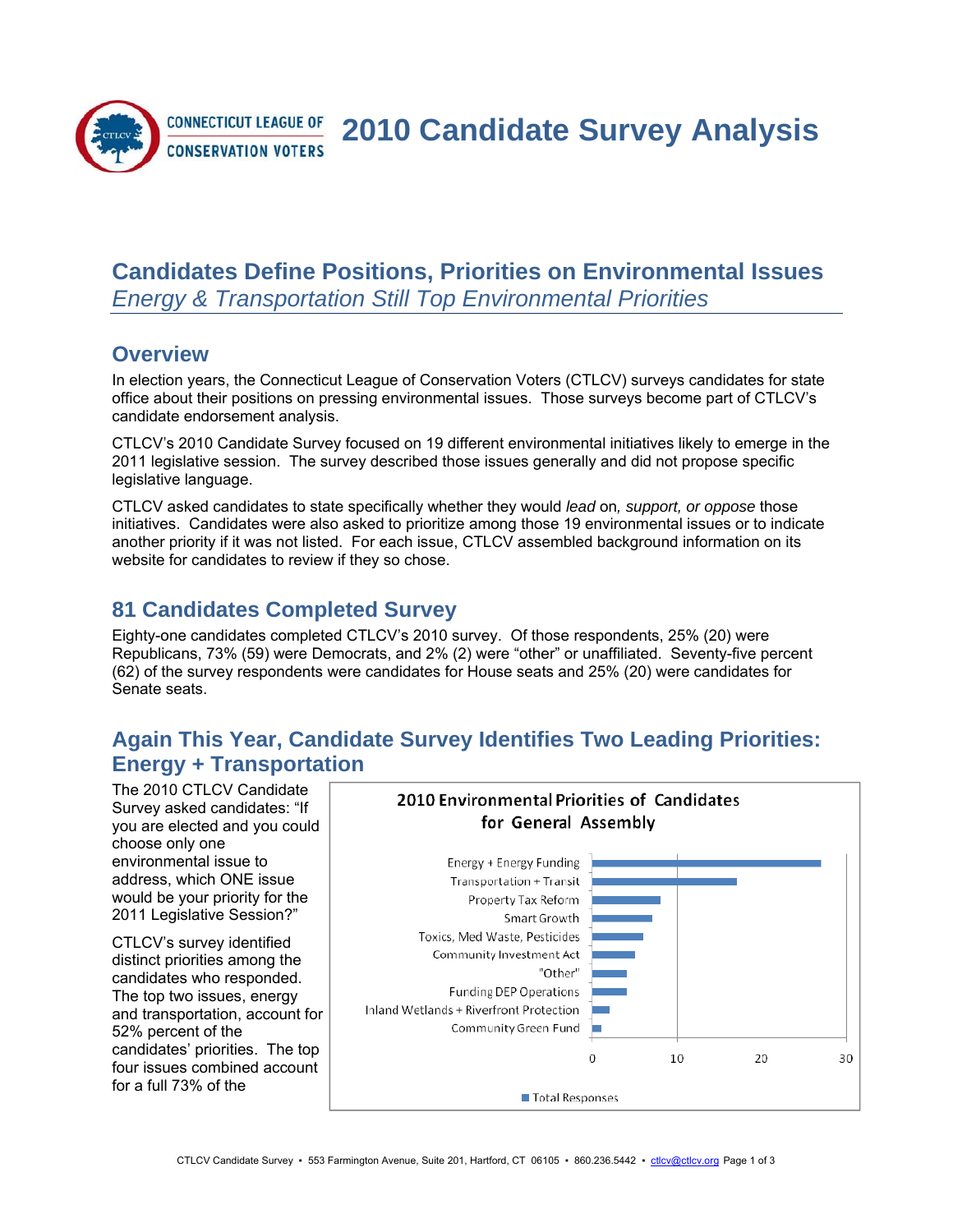

candidates' priorities.

Energy and transportation were also the top two priorities among respondents to CTLCV's 2008 candidate survey.

CTLCV acknowledges that the number of survey responses, especially from Republicans, may distort the conclusions drawn from the data. Nevertheless, as shown below, Democrats far outnumber Republicans in their support for energy and energy funding as a top environmental priority. This focus on energy may reflect frustration with the fate of the 2010 energy bill, SB 493 (which the legislature passed but the Governor vetoed), frustration with Connecticut's high electricity prices, and concern with climate change.

Republicans and Democrats equally support transportation and mass transit as a top environmental priority, perhaps reflecting frustration with highway traffic, high gas prices, and a dearth of feasible alternatives to driving.

If the candidates' priorities reflect those of the electorate generally, we can expect to see significant legislative activity on energy and transportation policy in 2011.



#### **Candidate Positions Analyzed for Each Issue**

Additionally, CTLCV analyzed candidates' responses about the positions they would take on each of the specific environmental issues in our survey.

Those environmental initiatives with near universal support include:

- Restricting the use of pesticides at schools and day care centers;
- Developing transportation alternatives; and
- Managing the disposal of medical waste.

Although their supporters still far outnumbered opponents and undecided respondents, the environmental initiatives with lesser levels of support include:

Enabling local communities to create a dedicated "community green fund;"